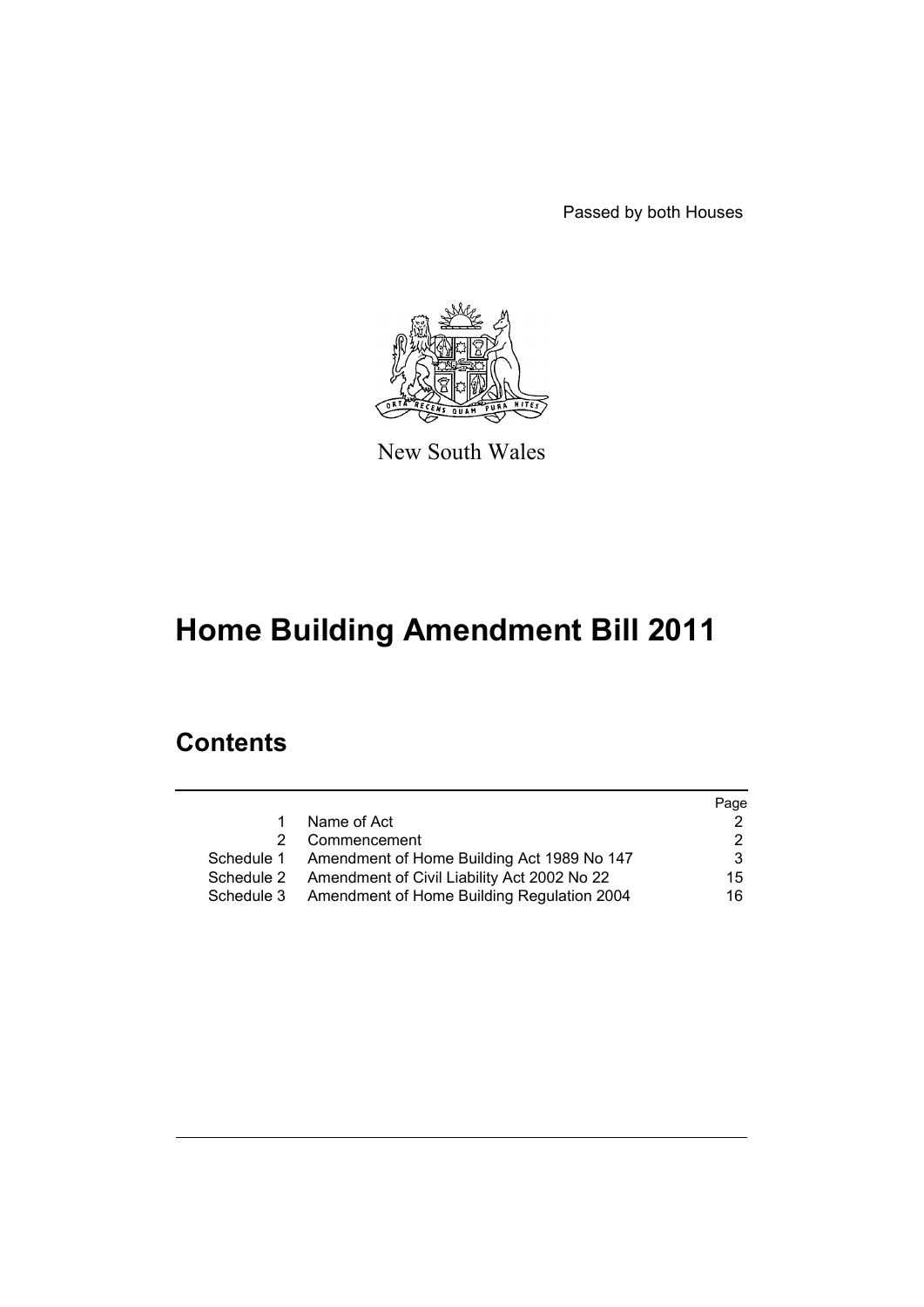*I certify that this public bill, which originated in the Legislative Assembly, has finally passed the Legislative Council and the Legislative Assembly of New South Wales.*

> *Clerk of the Legislative Assembly. Legislative Assembly, Sydney, , 2011*



New South Wales

# **Home Building Amendment Bill 2011**

Act No , 2011

An Act to amend the *Home Building Act 1989* to make further provision in respect of home warranty insurance, statutory warranties, developers, building disputes and administrative arrangements; to amend the *Civil Liability Act 2002* in relation to proportionate liability; and for other purposes.

*I have examined this bill and find it to correspond in all respects with the bill as finally passed by both Houses.*

*Assistant Speaker of the Legislative Assembly.*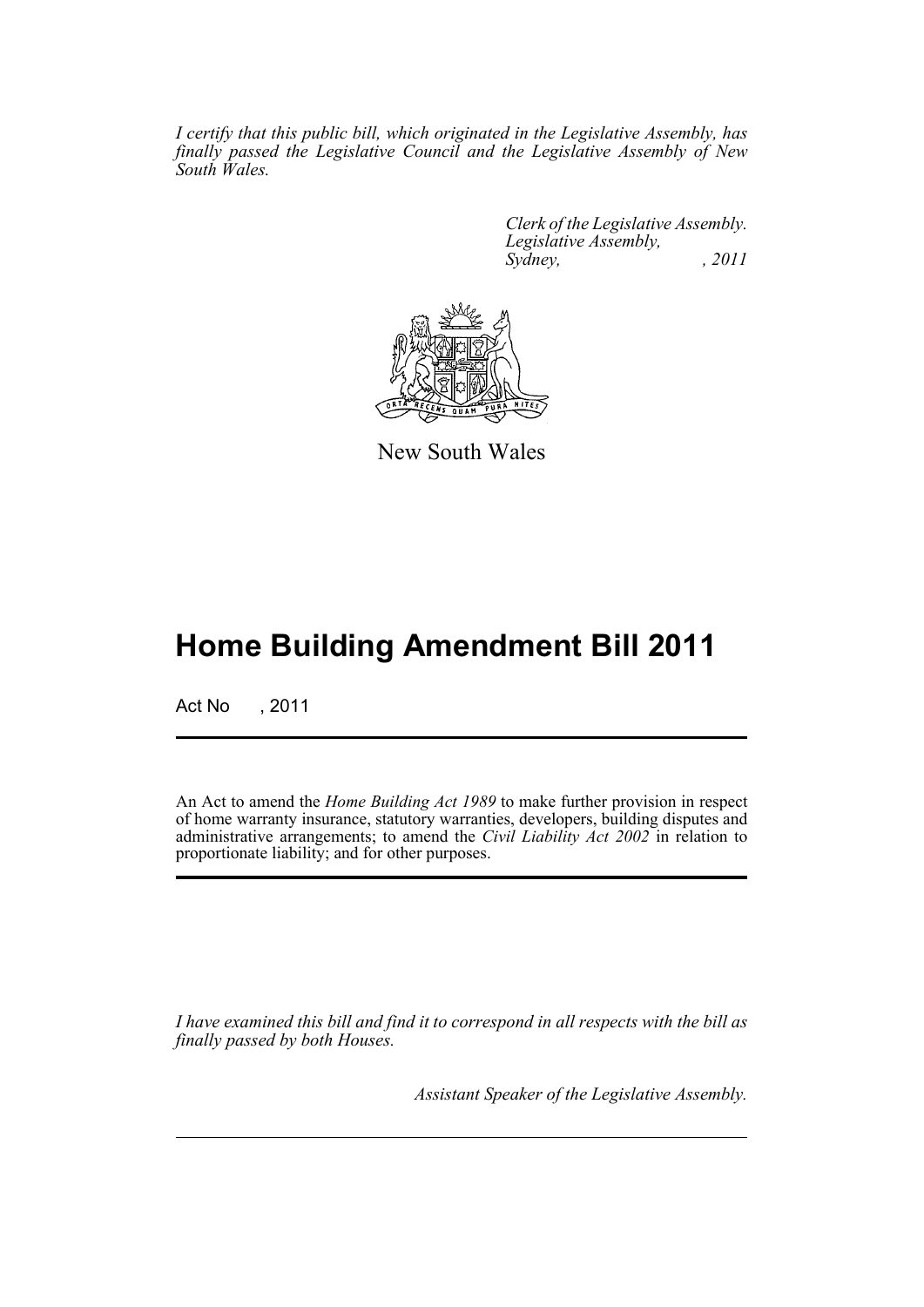# <span id="page-2-0"></span>**The Legislature of New South Wales enacts:**

# **1 Name of Act**

This Act is the *Home Building Amendment Act 2011*.

# <span id="page-2-1"></span>**2 Commencement**

- (1) This Act commences on the date of assent to this Act, except as provided by subsection (2).
- (2) Schedule 1 [6]–[11], [13] and [17]–[24] and Schedule 3 [1]–[8] and [11]–[15] commence on a day or days to be appointed by proclamation.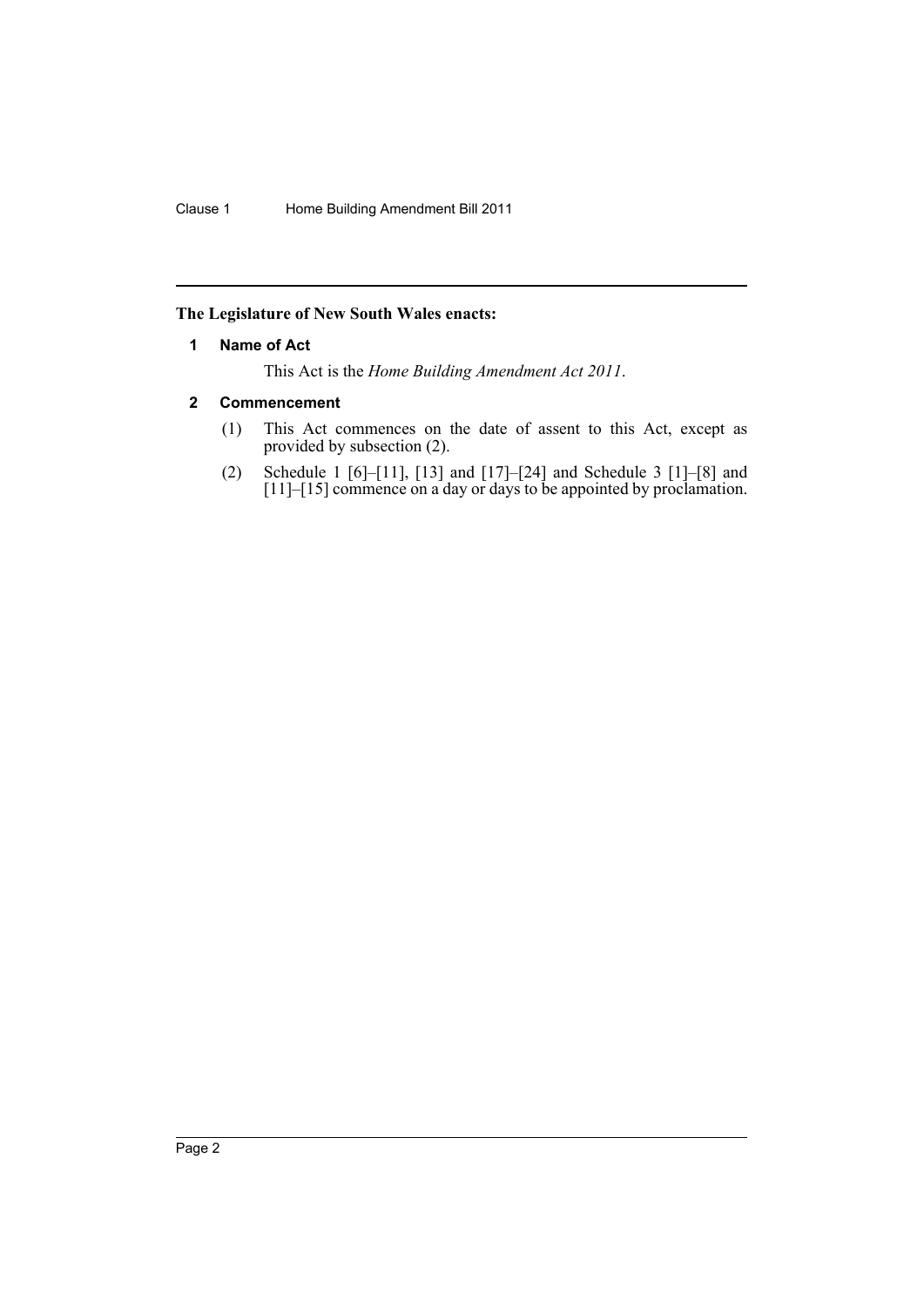Amendment of Home Building Act 1989 No 147 **Schedule 1** Schedule 1

# <span id="page-3-0"></span>**Schedule 1 Amendment of Home Building Act 1989 No 147**

# **[1] Section 3 Definitions**

Insert in alphabetical order in section 3 (1): *developer*—see section 3A.

#### **[2] Section 3A Application of provisions to developers**

Omit "is a developer who does the work" from section 3A (1).

Insert instead "is a developer in relation to that residential building work".

#### **[3] Section 3A (1A)**

Insert after section 3A (1):

(1A) Residential building work done on land in the circumstances set out in subsection  $(2)$  is, for the purpose of determining who is a developer in relation to the work, deemed to have been done on behalf of the owner of the land (in addition to any person on whose behalf the work was actually done).

> **Note.** This makes the owner of the land a developer even if the work is actually done on behalf of another person (for example, on behalf of a party to a joint venture agreement with the owner for the development of the land). The other person on whose behalf the work is actually done is also a developer in relation to the work.

#### **[4] Section 3B**

Insert after section 3A:

#### **3B Date of completion of residential building work**

- (1) The completion of residential building work occurs on the date that the work is complete within the meaning of the contract under which the work was done.
- (2) If the contract does not provide for when work is complete (or there is no contract), the completion of residential building work occurs on *practical completion* of the work, which is when the work is completed except for any omissions or defects that do not prevent the work from being reasonably capable of being used for its intended purpose.
- (3) It is to be presumed (unless an earlier date for practical completion can be established) that practical completion of residential building work occurred on the earliest of whichever of the following dates can be established for the work: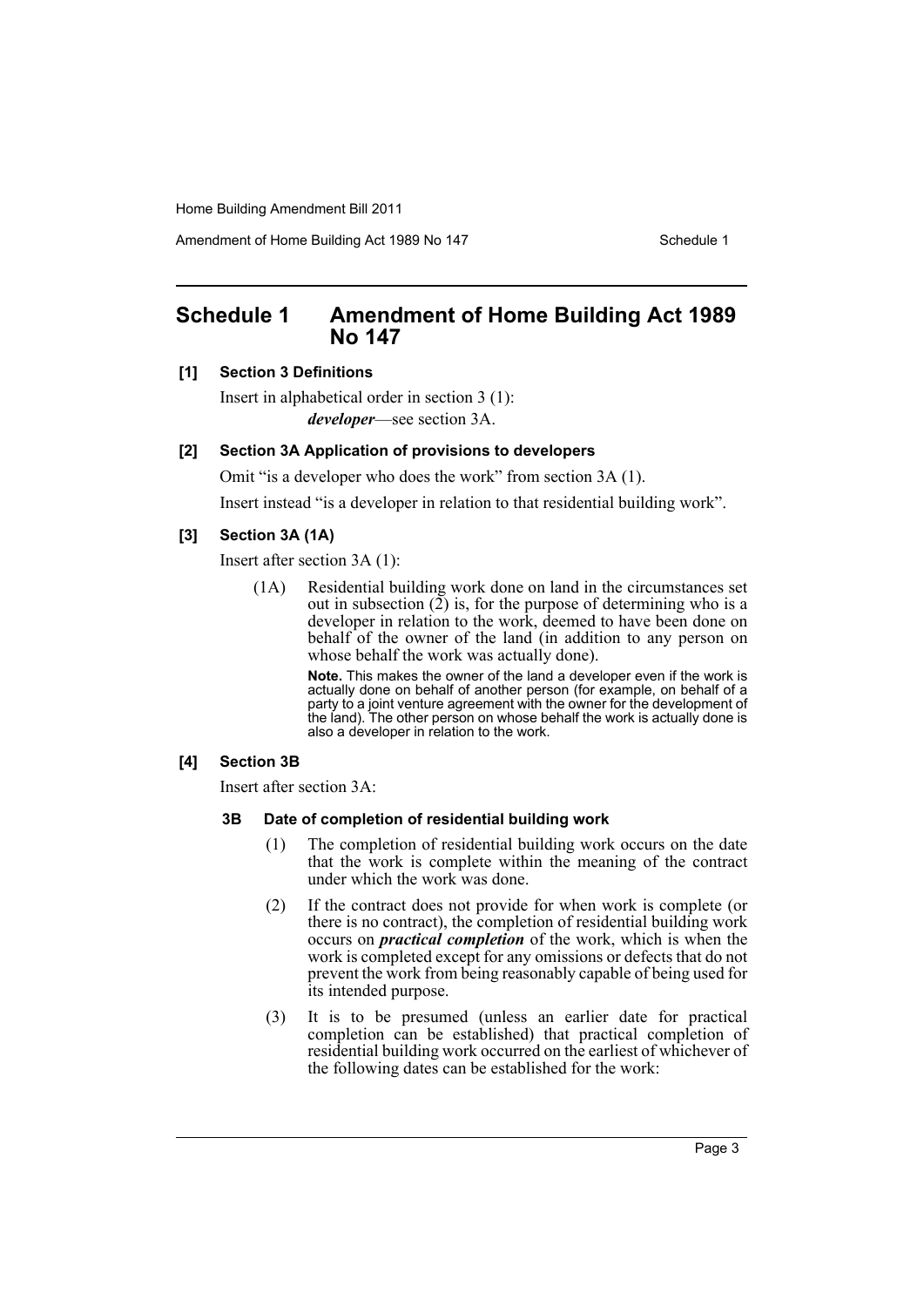- (a) the date on which the contractor handed over possession of the work to the owner,
- (b) the date on which the contractor last attended the site to carry out work (other than work to remedy any defect that does not affect practical completion),
- (c) the date of issue of an occupation certificate under the *Environmental Planning and Assessment Act 1979* that authorises commencement of the use or occupation of the work,
- (d) (in the case of owner-builder work) the date that is 18 months after the issue of the owner-builder permit for the work.
- (4) If residential building work comprises the construction of 2 or more buildings each of which is reasonably capable of being used and occupied separately, practical completion of the individual buildings can occur at different times (so that practical completion of any one building does not require practical completion of all the buildings).
- (5) This section applies for the purposes of determining when completion of residential building work occurs for the purposes of any provision of this Act, the regulations or a contract of home warranty insurance.

#### **[5] Section 4 Unlicensed contracting**

Omit section 4 (4). Insert instead:

(4) A developer in relation to residential building work must not contract with another person for the other person to do that residential building work on behalf of the developer unless the other person is the holder of a contractor licence authorising the other person to do work of that kind.

Maximum penalty: 1,000 penalty units in the case of a corporation and 200 penalty units in any other case.

#### **[6] Section 6 Application of requirements for contracts**

Omit "sections 7, 7A and 7B" wherever occurring in section 6 (2).

Insert instead "sections 7, 7AAA, 7A and 7B".

#### **[7] Section 7 Form of contracts**

Insert before section 7 (1):

(1A) This section applies to a contract only if the contract price exceeds the prescribed amount or (if the contract price is not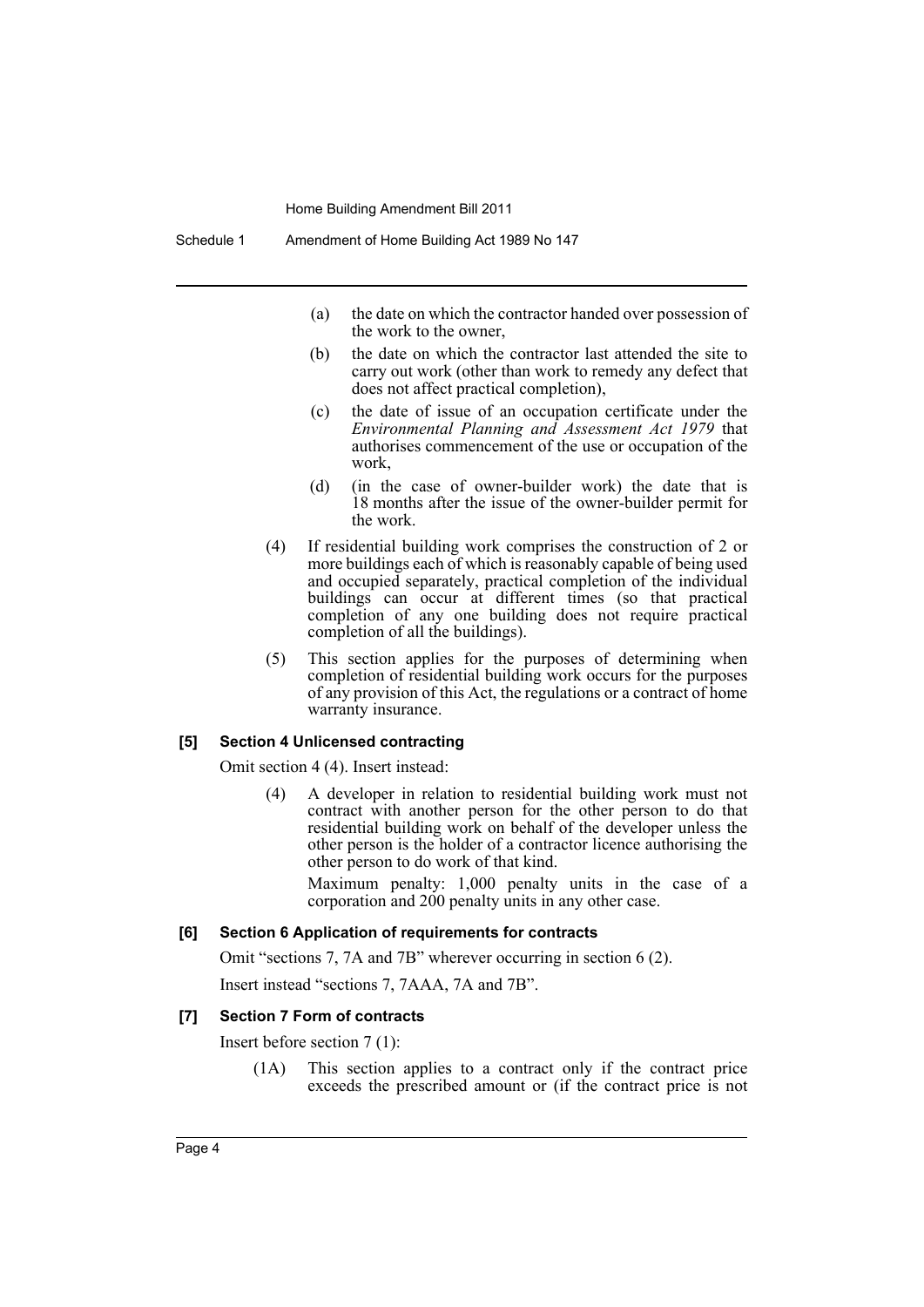Amendment of Home Building Act 1989 No 147 **Schedule 1** Schedule 1

known) the reasonable market cost of the labour and materials involved exceeds the prescribed amount. The *prescribed amount* is the amount prescribed by the regulations for the purposes of this section and is inclusive of GST.

### **[8] Section 7AAA**

Insert after section 7:

# **7AAA Form of contracts—small jobs**

- (1) This section applies to a contract only if the contract is not one to which section 7 applies and the contract price exceeds the prescribed amount or (if the contract price is not known) the reasonable market cost of the labour and materials involved exceeds the prescribed amount. The *prescribed amount* is the amount prescribed by the regulations for the purposes of this section and is inclusive of GST.
- (2) A contract must be in writing and be dated and signed by or on behalf of each of the parties to it.
- (3) A contract must contain:
	- (a) the names of the parties, including the name of the holder of the contractor licence shown on the contractor licence, and
	- (b) the number of the contractor licence, and
	- (c) a description of the work to which the contract relates, and
	- (d) any plans and specifications for the work, and
	- (e) the contract price if known.
- (4) The contract must comply with any requirements prescribed by the regulations for the purposes of a contract to which this section applies.

#### **[9] Section 7AA Consumer information**

Insert before section 7AA (1):

(1A) This section applies only to contracts to which section 7 applies.

#### **[10] Section 7A Offence**

Insert "or 7AAA" after "section 7".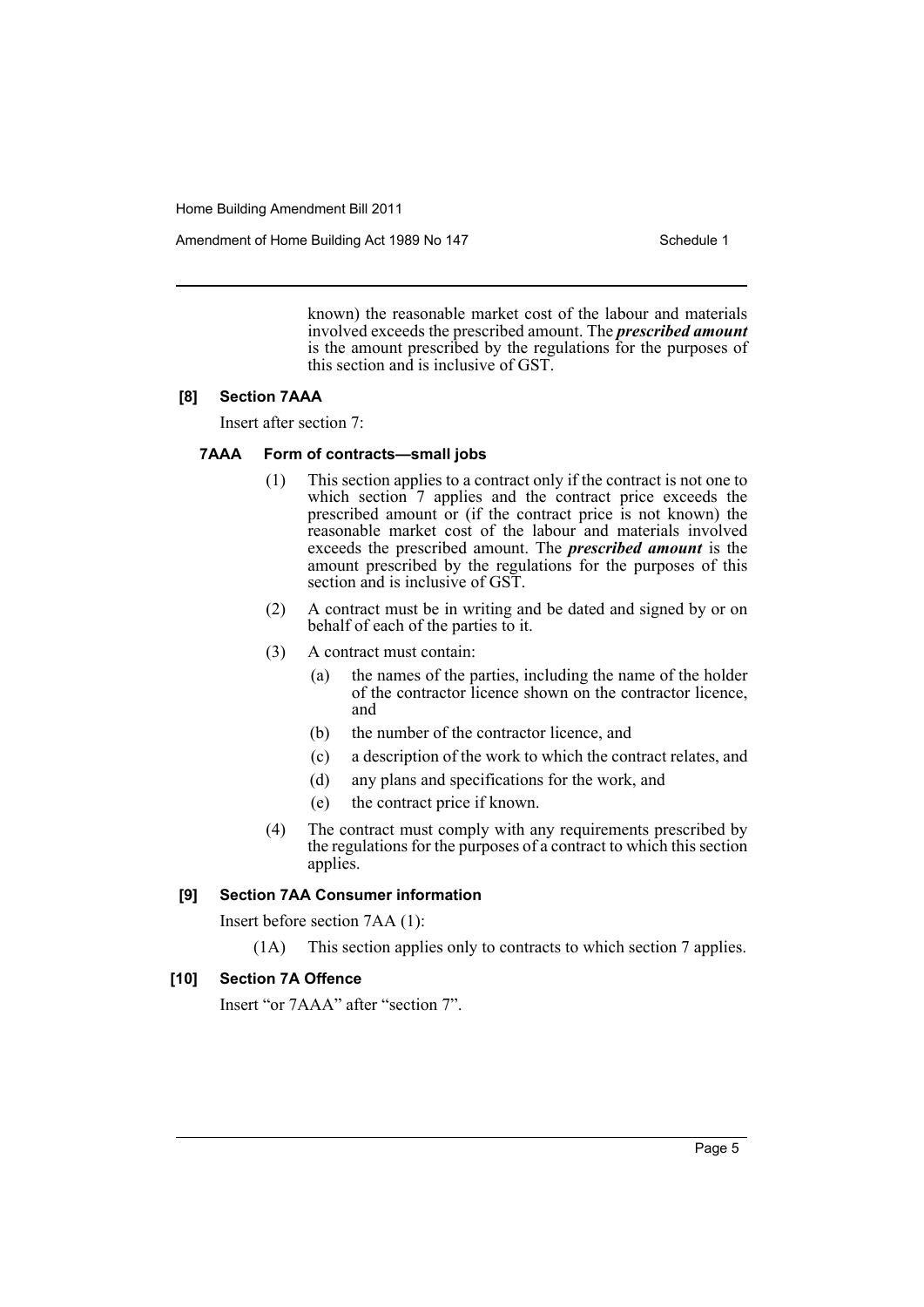Schedule 1 Amendment of Home Building Act 1989 No 147

#### **[11] Section 7BA Cooling-off period: person may rescind a contract for residential building work within 5 days without penalty**

Insert before section 7BA (1):

(1A) This section applies to a contract only if the contract price exceeds the prescribed amount or (if the contract price is not known) the reasonable market cost of the labour and materials involved exceeds the prescribed amount. The *prescribed amount* is the amount prescribed by the regulations for the purposes of this section and is inclusive of GST.

#### **[12] Section 18C Warranties as to work by others**

Insert at the end of section 18C:

(2) For the purposes of this section, residential building work done on behalf of a developer is taken to have been done by the developer.

#### **[13] Section 18E Proceedings for breach of warranties**

Omit section 18E (1). Insert instead:

- (1) Proceedings for a breach of a statutory warranty must be commenced in accordance with the following provisions:
	- (a) proceedings must be commenced before the end of the warranty period for the breach,
	- (b) the warranty period is 6 years for a breach that results in a structural defect (as defined in the regulations) or 2 years in any other case,
	- (c) the warranty period starts on completion of the work to which it relates (but this does not prevent proceedings) from being commenced before completion of the work),
	- (d) if the work is not completed, the warranty period starts on:
		- (i) the date the contract is terminated, or
		- (ii) if the contract is not terminated—the date on which work under the contract ceased, or
		- (iii) if the contract is not terminated and work under the contract was not commenced—the date of the contract,
	- (e) if the breach of warranty becomes apparent within the last 6 months of the warranty period, proceedings may be commenced within a further 6 months after the end of the warranty period,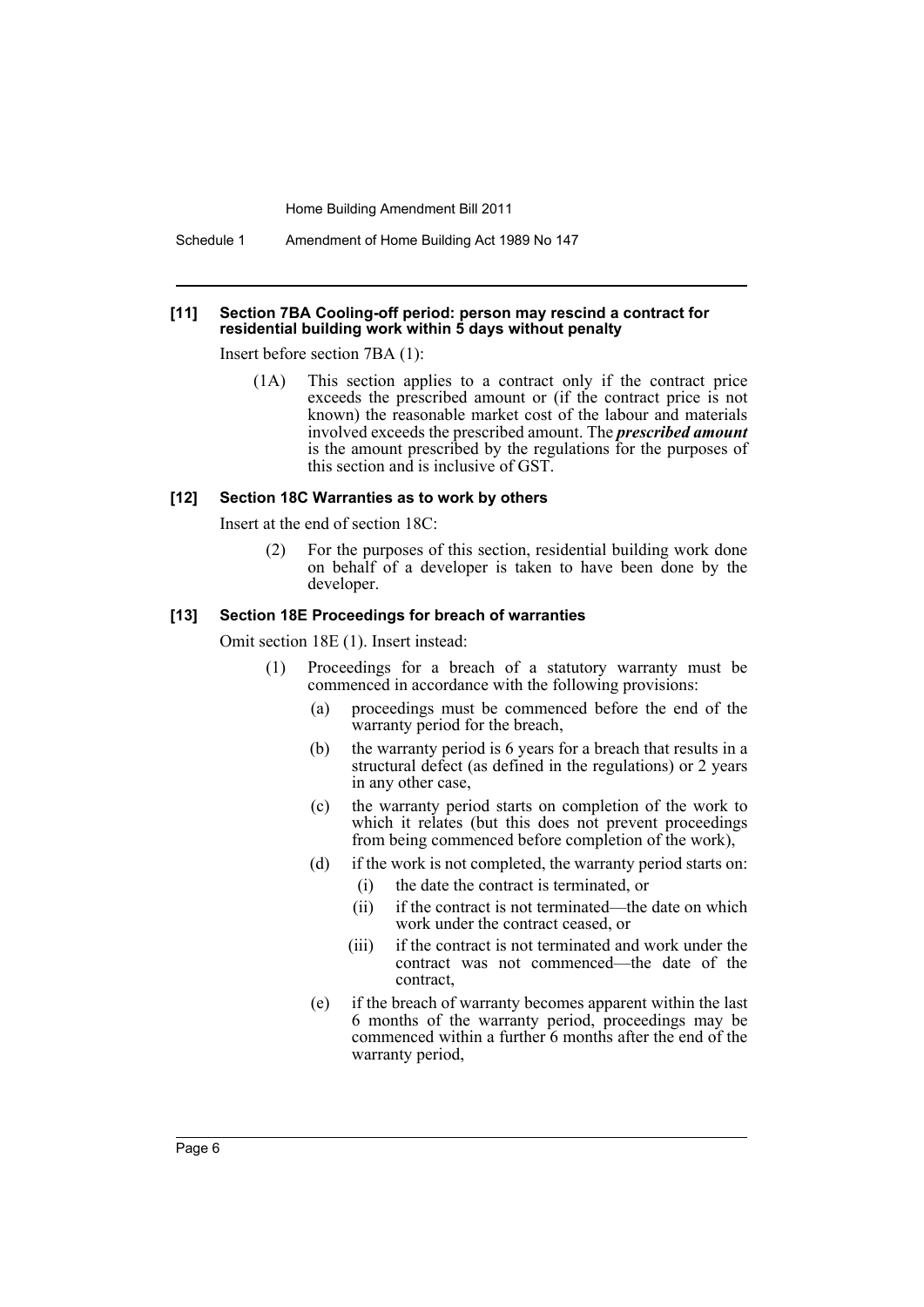Amendment of Home Building Act 1989 No 147 **Schedule 1** Schedule 1

(f) a breach of warranty *becomes apparent* when any person entitled to the benefit of the warranty first becomes aware (or ought reasonably to have become aware) of the breach.

#### **[14] Section 48C Notification of building dispute**

Insert after section 48C (1):

(1A) A contractor may notify the Director-General, in such manner as the Director-General may approve, that the contractor has a dispute with a person with respect to residential building work or specialist work done by the contractor, not being a dispute with another contractor. The regulations may impose restrictions on the disputes that can be notified under this subsection.

#### **[15] Section 48D Investigation of dispute**

Omit "the complainant and the contractor" from section 48D (2).

Insert instead "the complainant and the person with whom the complainant is in dispute".

# **[16] Section 90 Definitions**

Omit the definition of *developer* from section 90 (1).

# **[17] Section 92 Contract work must be insured**

Omit section 92 (3). Insert instead:

(3) This section does not apply if the contract price does not exceed the amount prescribed by the regulations for the purposes of this section or (if the contract price is not known) the reasonable market cost of the labour and materials involved does not exceed that amount.

# **[18] Section 92 (5)**

Omit the subsection.

## **[19] Section 95 Owner-builder insurance**

Omit section 95 (3) (b). Insert instead:

(b) if the reasonable market cost of the labour and materials involved does not exceed the amount prescribed by the regulations for the purposes of this section, or

# **[20] Section 95 (5)**

Omit the subsection.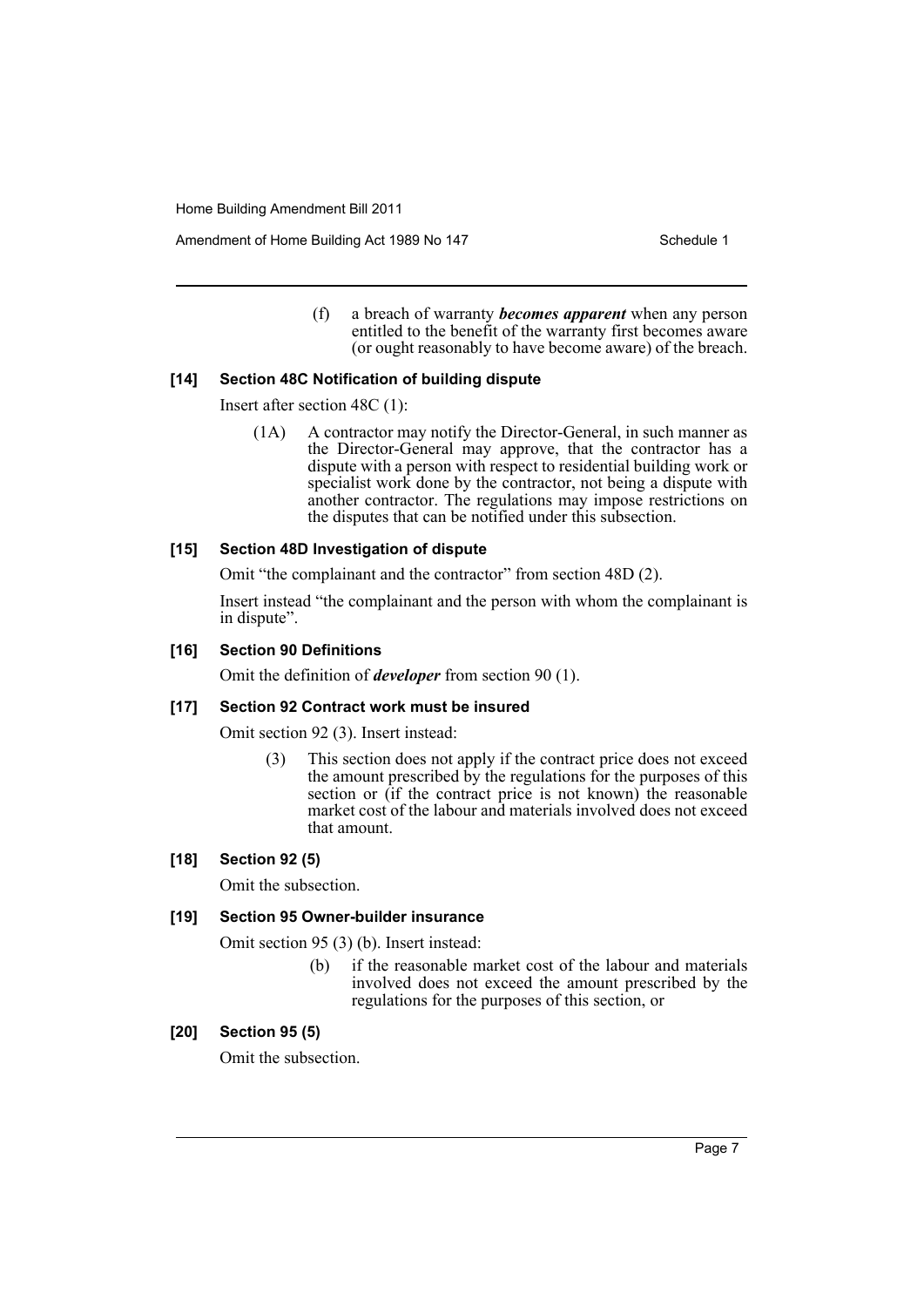Schedule 1 Amendment of Home Building Act 1989 No 147

#### **[21] Section 96 Insurance in relation to residential building work not carried out under contract**

Omit section 96 (3) (e). Insert instead:

(e) the reasonable market cost of the labour and materials involved does not exceed the amount prescribed by the regulations for the purposes of this section.

#### **[22] Section 96 (4)**

Omit the subsection.

#### **[23] Section 102 General requirements for insurance**

Omit section 102 (3). Insert instead:

(3) The contract of insurance must provide for cover of not less than the amount prescribed by the regulations for the purposes of this subsection.

#### **[24] Section 102 (6)**

Omit the subsection. Insert instead:

(6) A contract of insurance may provide that the insurer is not liable for such amount of each claim as is specified in the contract. The amount specified is not to exceed the amount prescribed by the regulations as the maximum excess.

#### **[25] Section 103B Period of cover**

Omit "6 years after the completion of the work, or the end of the contract relating to the work, whichever is the later" from section 103B (2) (a).

Insert instead "6 years after completion of the work".

### **[26] Section 103B (2) (b)**

Omit "2 years after the completion of the work, or the end of the contract relating to the work, whichever is the later".

Insert instead "2 years after completion of the work".

## **[27] Sections 103BA–103BC**

Omit section 103BA. Insert instead:

#### **103BA Time limits for policies issued between 1.5.1997 and 30.6.2002**

(1) A contract of home warranty insurance entered into on or after 1 May 1997 and before 1 July 2002 provides insurance cover in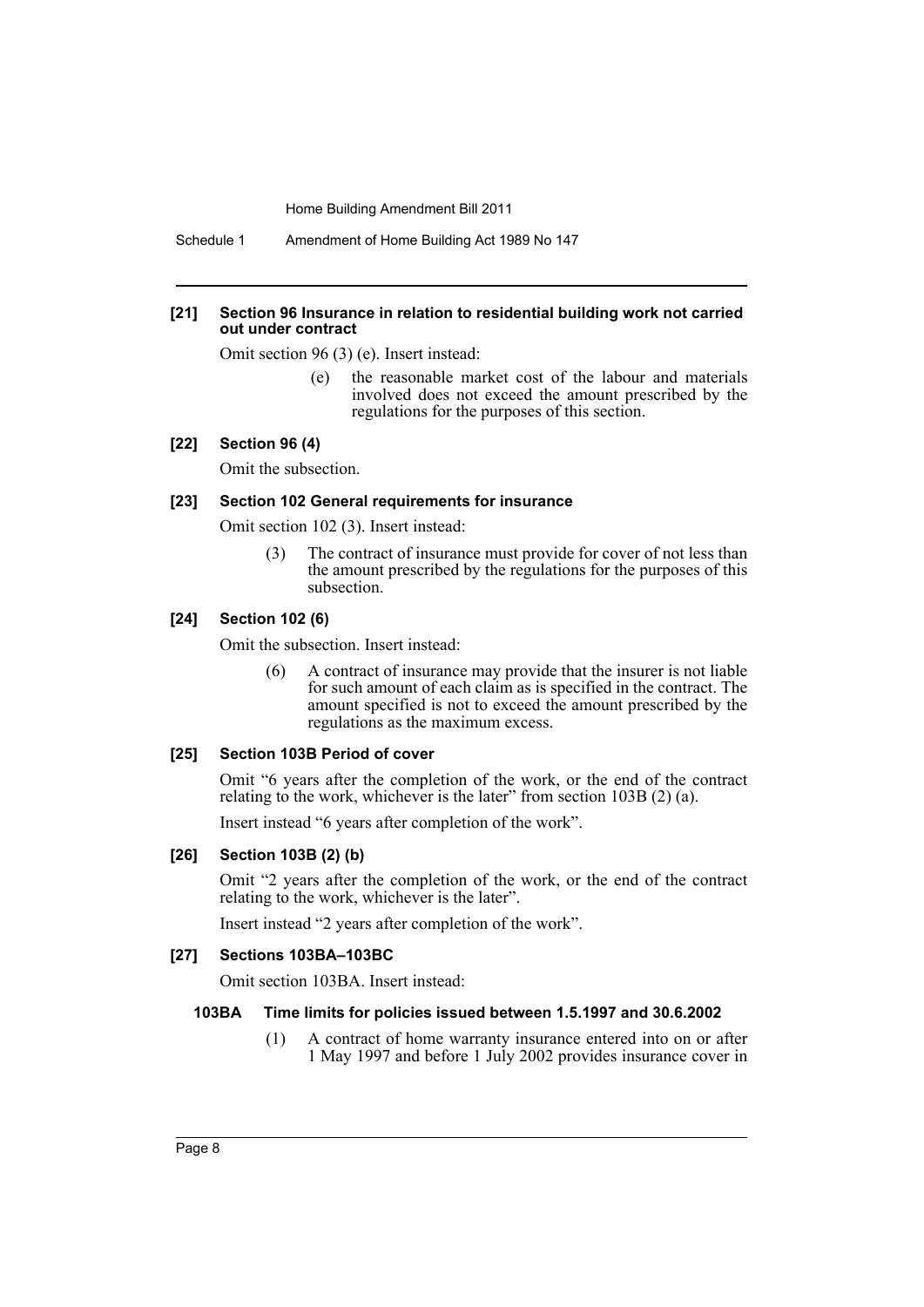Amendment of Home Building Act 1989 No 147 **Schedule 1** Schedule 1

respect of loss only if a claim in respect of the loss is made to the insurer during the period of insurance.

- (2) A loss that becomes apparent in the last 6 months of the period of insurance has an *extended claim period*, which permits a claim in respect of the loss to be made within 6 months after the loss becomes apparent. There is no extended claim period for a loss that arises from non-completion of work.
- (3) For the purposes of this section and section 103BB, a loss *becomes apparent* when a beneficiary under the contract of insurance first becomes aware (or ought reasonably to have become aware) of the loss.
- (4) In this section and sections 103BB and 103BC: *loss* means loss indemnified by a contract of home warranty insurance.

*period of insurance* means the period for which a contract of home warranty insurance provides cover.

# **103BB Time limits for policies issued from 1.7.2002**

(1) A contract of home warranty insurance entered into on or after 1 July 2002 provides insurance cover in respect of loss only if a claim in respect of the loss is made to the insurer during the period of insurance.

**Note.** Subsection (1) is the general rule but there are exceptions to this general rule, as provided by this section.

- (2) A loss that becomes apparent in the last 6 months of the period of insurance has an *extended claim period*, which permits a claim in respect of the loss to be made within 6 months after the loss becomes apparent. There is no extended claim period for a loss that arises from non-completion of work.
- (3) When a loss becomes apparent during the period of insurance but a claim cannot be made during that period because an insured event has not occurred, a claim can be made after the period of insurance (as a *delayed claim*) but only if:
	- (a) the loss was properly notified to the insurer during the period of insurance (or within 6 months after the loss became apparent in the case of a loss that became apparent in the last 6 months of the period of insurance), and
	- (b) the beneficiary under the contract of insurance making the claim diligently pursued the enforcement of the statutory warranty concerned after the loss became apparent.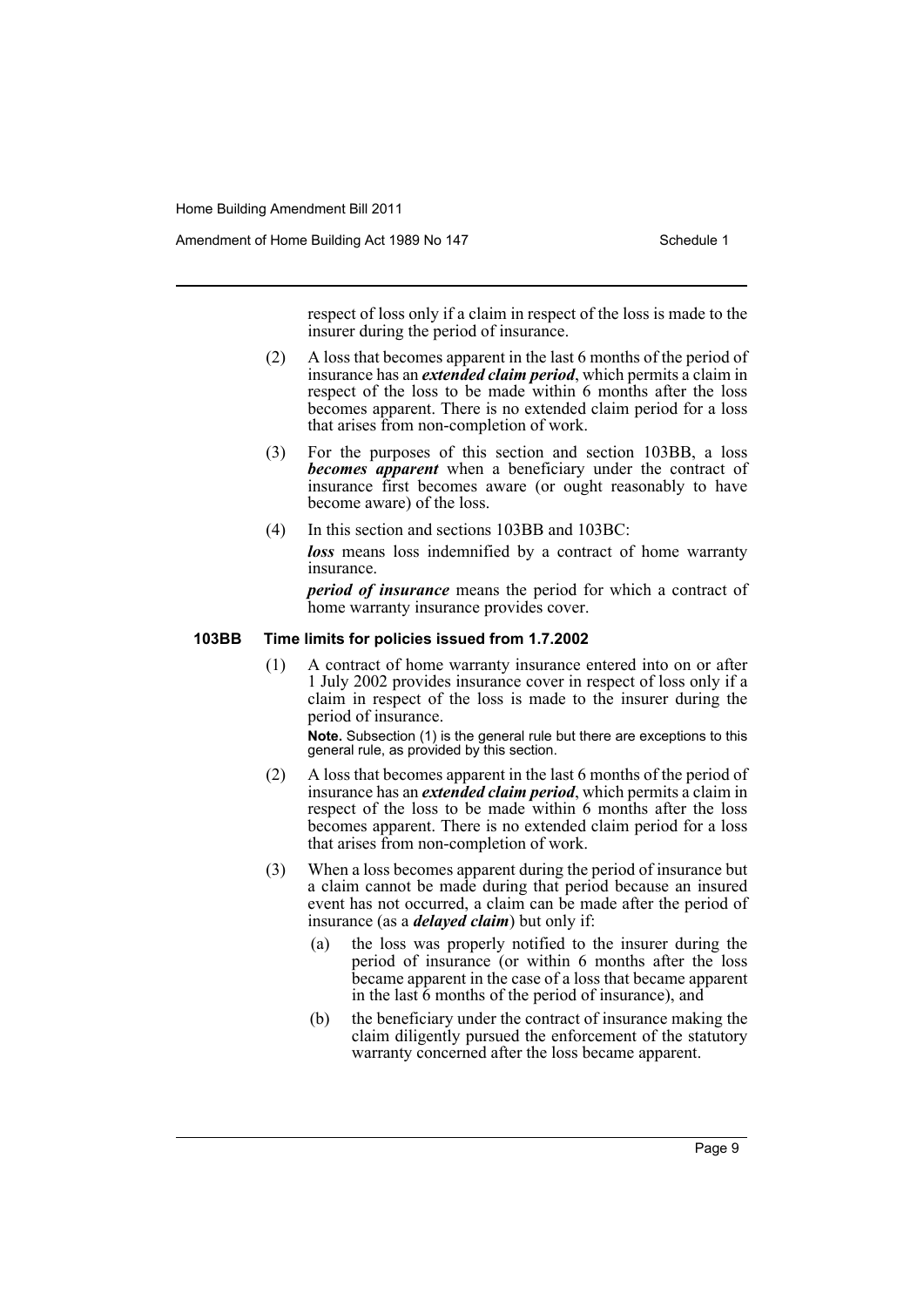Schedule 1 Amendment of Home Building Act 1989 No 147

- (4) A delayed claim can also be made when the insured event occurs in the last 6 months of the period of insurance (as if the insured event did not occur until after the period of insurance) subject to compliance with the other requirements of this section for a delayed claim.
- (5) A delayed claim cannot be made for a loss that arises from non-completion of work.
- (6) The regulations can make provision for or with respect to what constitutes or does not constitute diligent pursuit of the enforcement of a statutory warranty for the purposes of this section.
- (7) A loss is *properly notified* to an insurer only if the insurer has been given notice in writing of the loss and the notice provides such information as may be reasonably necessary to put the insurer on notice as to the nature and circumstances of the loss. The regulations can make provision for or with respect to the form and content of such a notice.

# **103BC 10-year "long stop" limit on claims under existing policies**

(1) Despite any other provision of this Act, a contract of home warranty insurance entered into before 1 July 2010 does not in any circumstances provide insurance cover in respect of loss unless a claim in respect of the loss is made to the insurer within 10 years after the work insured was completed.

**Note.** Section 3B provides for the date of completion of residential building work.

(2) This section does not operate to extend any period of insurance.

# **[28] Section 103F Interpretation**

Omit the definition of *developer* from section 103F (1).

#### **[29] Section 121B**

Insert after section 121A:

#### **121B Information sharing with Self Insurance Corporation**

(1) A person engaged in the administration of this Act may disclose to the Self Insurance Corporation or a member of staff of the Corporation information obtained in the course of the administration or execution of this Act if the disclosure is for the purpose of assisting the Self Insurance Corporation to exercise its functions under this Act.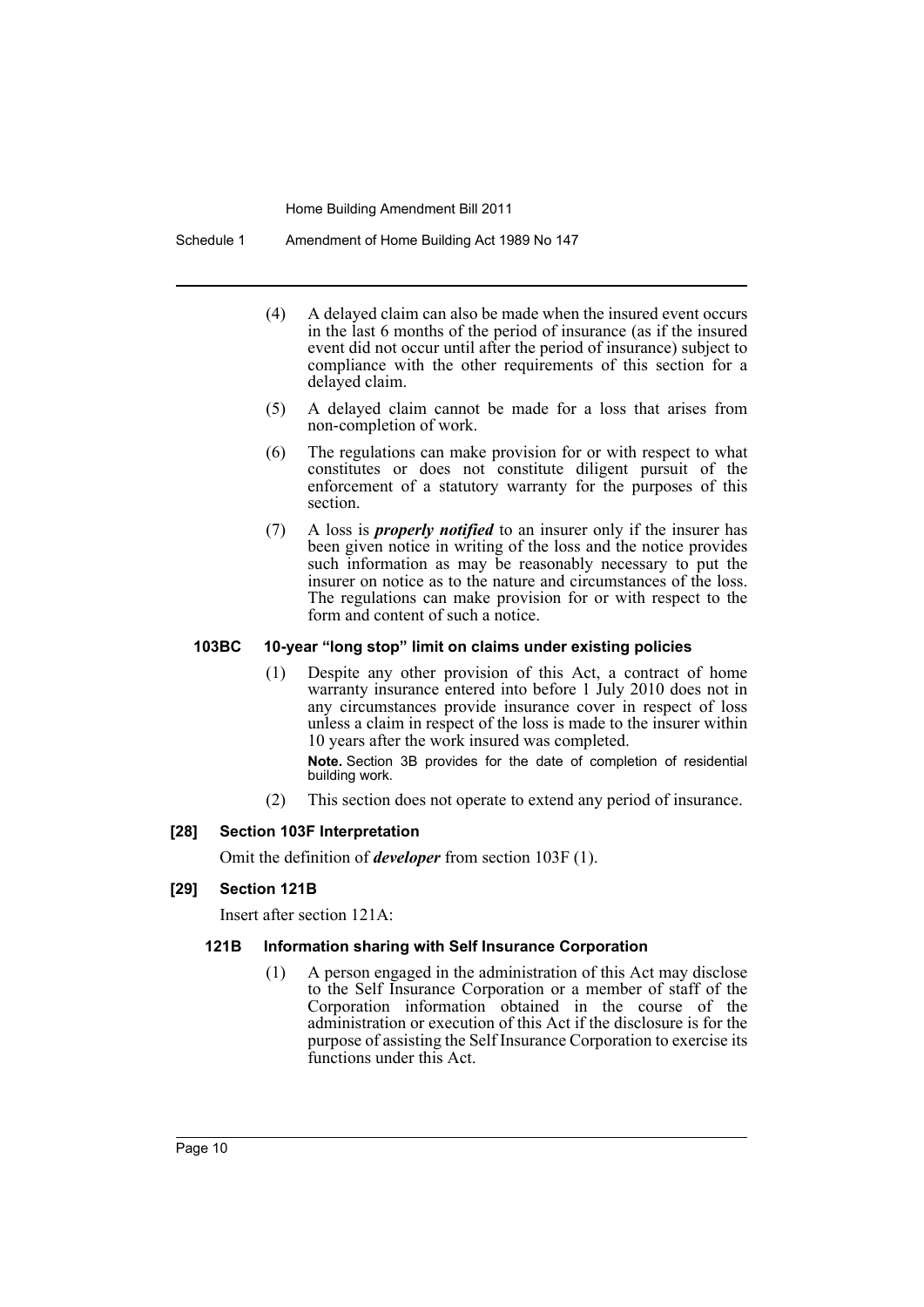Amendment of Home Building Act 1989 No 147 **Schedule 1** Schedule 1

- (2) The Self Insurance Corporation or any member of staff of the Corporation may disclose to a person engaged in the administration of this Act information obtained in connection with the exercise of the functions of the Corporation under this Act if the disclosure is for the purpose of assisting in the administration or execution of this Act.
- (3) Information may be disclosed under this section by giving access to any record of the information.
- (4) A reference in this section to the functions of the Self Insurance Corporation under this Act includes the functions of the Corporation under section 8A (Specific functions in relation to home warranty insurance) of the *NSW Self Insurance Corporation Act 2004*.

#### **[30] Schedule 4 Savings and transitional provisions**

Insert at the end of clause 2 (1):

*Home Building Amendment Act 2011*, but only to the extent that it amends this Act

# **[31] Schedule 4**

Insert at the end of the Schedule:

# **Part 19 Provisions consequent on enactment of Home Building Amendment Act 2011**

#### **104 Definition**

In this Part:

*amending Act* means the *Home Building Amendment Act 2011*.

#### **105 Application of Part**

- (1) This Part prevails to the extent of any inconsistency with any other provision of this Schedule.
- (2) Regulations made under clause 2 of this Schedule have effect despite any provision of this Part.

#### **106 Purpose and operation of amendments**

The amendments made by the amending Act are made for the purpose of the avoidance of doubt and accordingly (except as otherwise provided by this Part) those amendments extend to: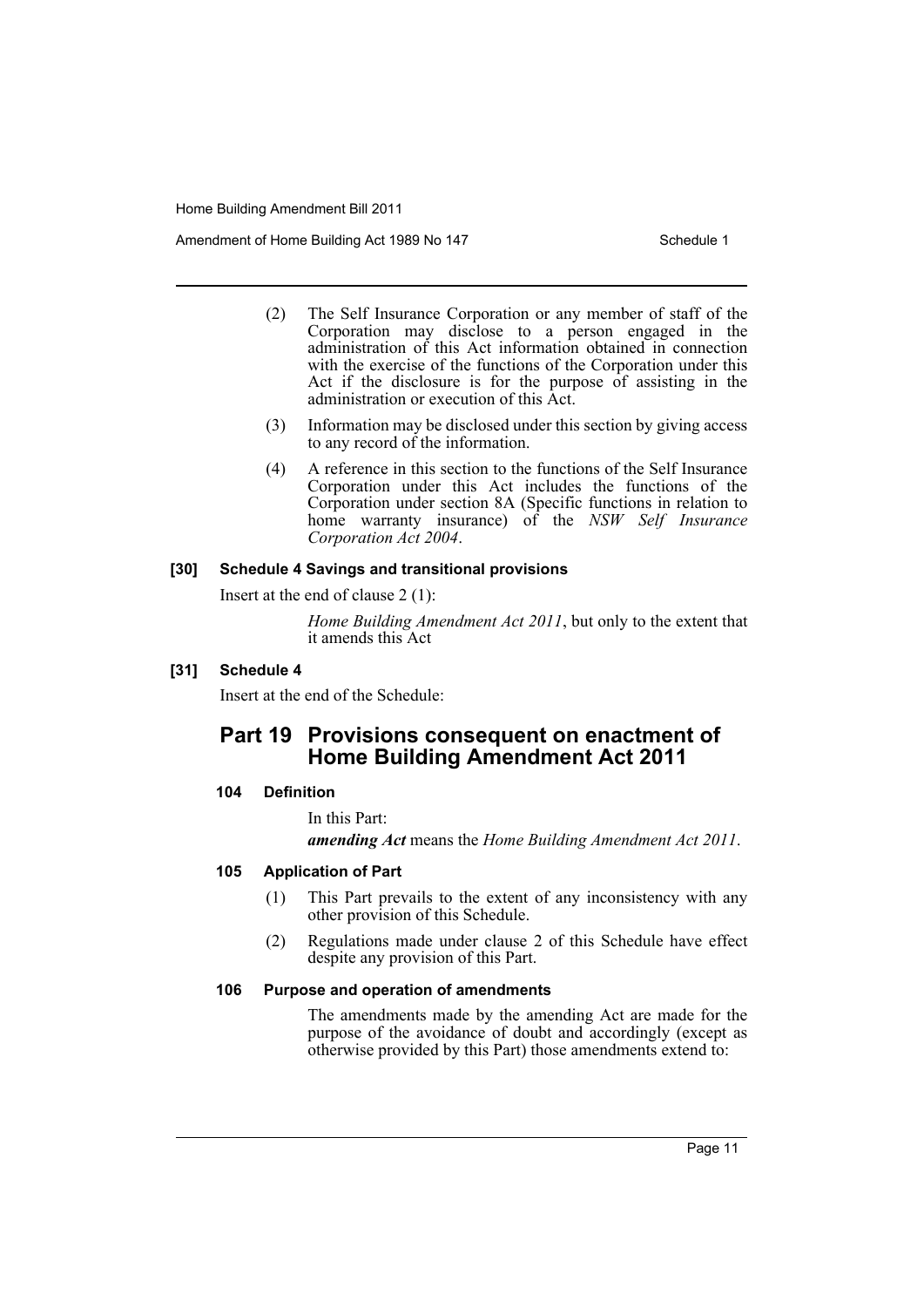- (a) residential building work commenced or completed before the commencement of the amendment, and
- (b) a contract of insurance entered into before the commencement of the amendment, and
- (c) a loss or liability that arose before the commencement of the amendment, and
- (d) the notification of a loss before the commencement of the amendment.

#### **107 Legal proceedings not affected**

An amendment made by the amending Act does not (despite any other provision of this Part) extend to or otherwise affect any decision of a court or tribunal in proceedings commenced in the court or tribunal before the commencement of the amendment (whether the decision is made before or after that commencement).

#### **108 Thresholds for contract requirements**

An amendment made by the amending Act to Part 2 of this Act (or to the *Home Building Regulation 2004*, to the extent that it relates to an amendment to that Part) does not apply in respect of a contract for residential building work entered into before the commencement of the amendment.

#### **109 Proceedings for breach of statutory warranties**

The amendment made to section 18E by the amending Act does not apply in respect of a contract for residential building work entered into before the commencement of the amendment.

#### **110 Insurance thresholds**

- (1) The amendment made by the amending Act to section 92 (and to clause 70 of the *Home Building Regulation 2004*, to the extent that it relates to the amendment to section 92) does not apply in respect of a contract for residential building work entered into before the commencement of the amendment.
- (2) The amendment made by the amending Act to section 95 (and to clause 70 of the *Home Building Regulation 2004*, to the extent that it relates to the amendment to section 95) does not apply in respect of a contract for the sale of land entered into before the commencement of the amendment.
- (3) The amendment made by the amending Act to section 96 (and to clause 70 of the *Home Building Regulation 2004*, to the extent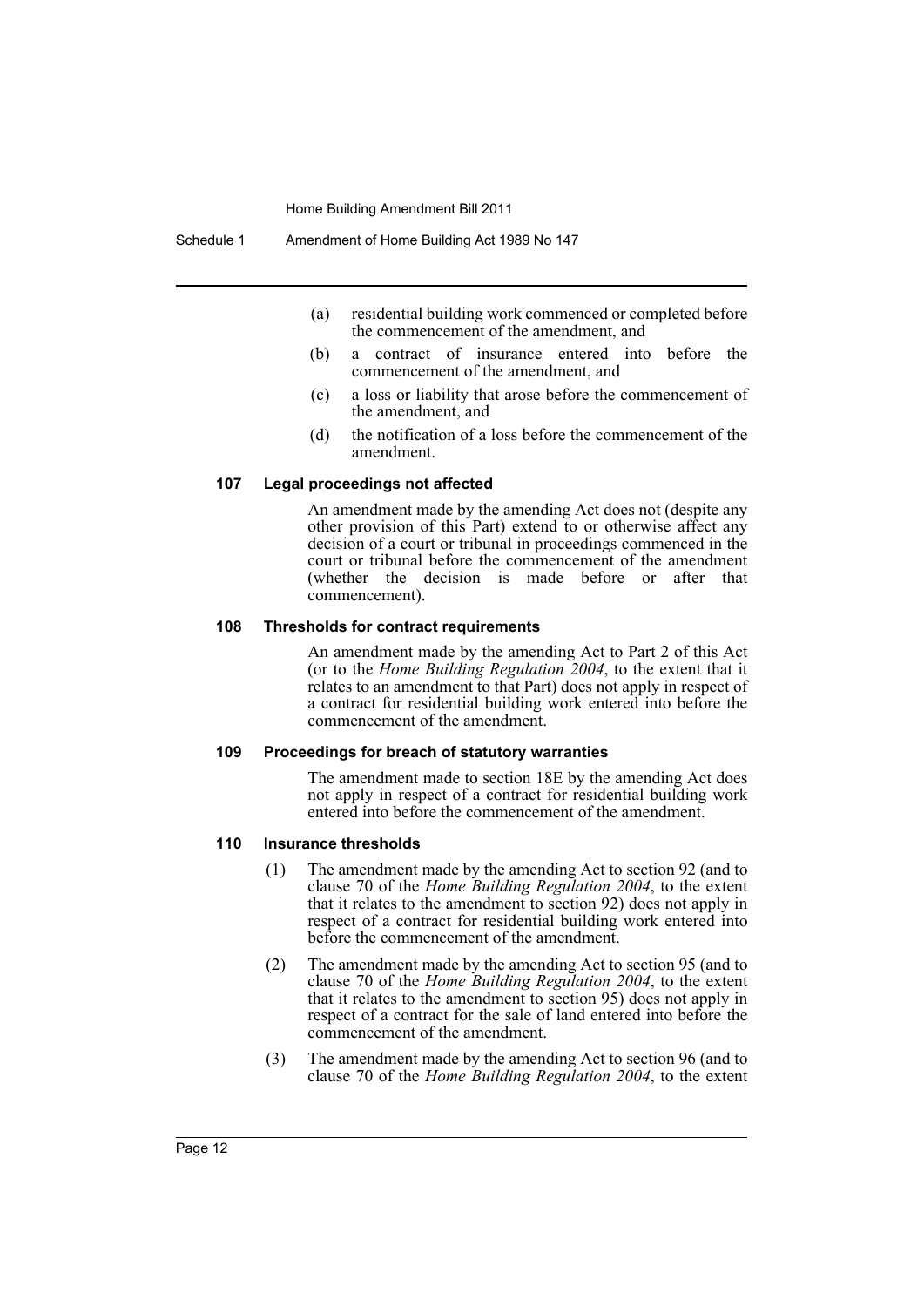Amendment of Home Building Act 1989 No 147 **Schedule 1** Schedule 1

that it relates to the amendment to section 96) does not apply to residential building work done before the commencement of the amendment.

#### **111 Minimum insurance cover**

An amendment made by the amending Act to section 102 (3) or clause 60 or 69 of the *Home Building Regulation 2004* does not apply in respect of a contract of insurance entered into before the commencement of the amendment.

# **112 Excess for home warranty insurance claims**

The amendments made by the amending Act to substitute section 102 (6) and insert clause 18 of the *Home Building Regulation 2004* do not apply in respect of a contract of insurance entered into before the commencement of the amendments.

# **113 Pending claims not affected by new time limits**

Sections 103BA–103BC (as inserted by the amending Act) do not apply to a loss in respect of which a claim was made under a policy of insurance before the commencement of the section concerned, whether or not the claim was finalised before that commencement.

# **114 Period of grace for claims where loss already properly notified**

- (1) The requirement under section 103BA (as inserted by the amending Act) that a claim in respect of a loss be made during the required claim period is satisfied in the case of a loss for which no claim was made during the required claim period but that was properly notified to the insurer during the required claim period and before the commencement of that section if a claim in respect of the loss is made within 6 months after the commencement of that section.
- (2) The *required claim period* is the period of insurance or the period of 6 months after the loss became apparent in the case of a loss that became apparent in the last  $6$  months of the period of insurance.
- (3) In this clause, *properly notified* has the same meaning as in section 103BB.

# **115 Period of grace for proper notification of losses**

(1) The requirement under section 103BB (3) (a) that a loss be *properly notified* to an insurer during the required notification period is satisfied in the case of a loss that was notified (but not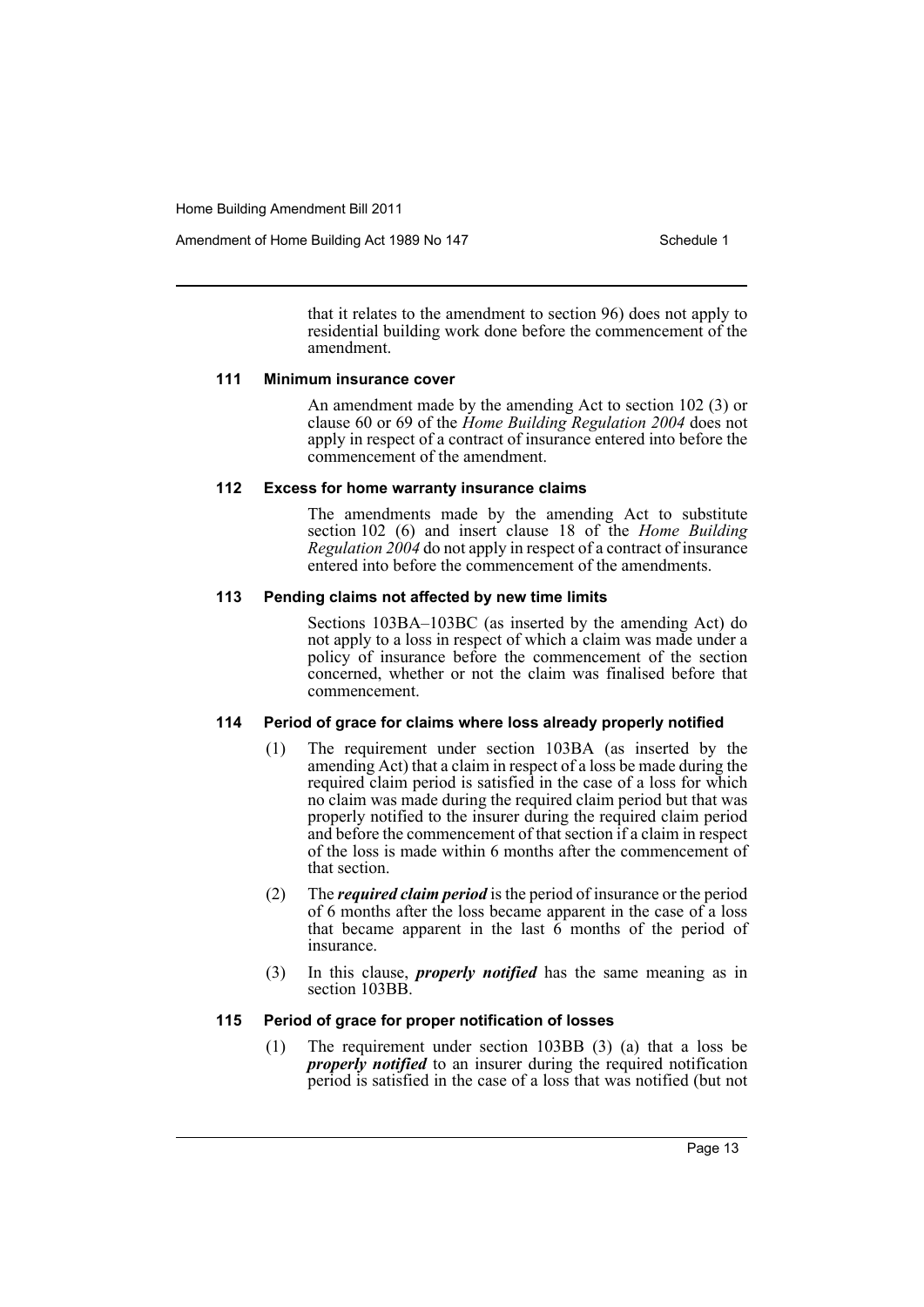Schedule 1 Amendment of Home Building Act 1989 No 147

properly notified only because it was not notified in writing) to the insurer during the required notification period and before the commencement of that section if the loss is properly notified to the insurer within 6 months after the commencement of that section.

(2) The *required notification period* is the period of insurance or the period of 6 months after the loss became apparent in the case of a loss that became apparent in the last 6 months of the period of insurance.

# **116 Time limits on claims in insurance contracts**

A provision included in an insurance contract for the purpose of giving effect to clause 63 (3) of the *Home Building Regulation 2004* is taken to be modified to the extent necessary to give effect to clause 63 (3) of that Regulation as amended by the amending Act.

# **117 Limitations on beneficiaries under contract of insurance**

The amendment made by the amending Act to clause 55 of the *Home Building Regulation 2004* does not apply in respect of a contract of insurance entered into before the commencement of the amendment.

# **118 Proportionate liability**

This Part does not apply to the amendments made by the amending Act to the *Civil Liability Act 2002*.

**Note.** Schedule 1 to the *Civil Liability Act 2002* provides transitional arrangements for amendments to that Act.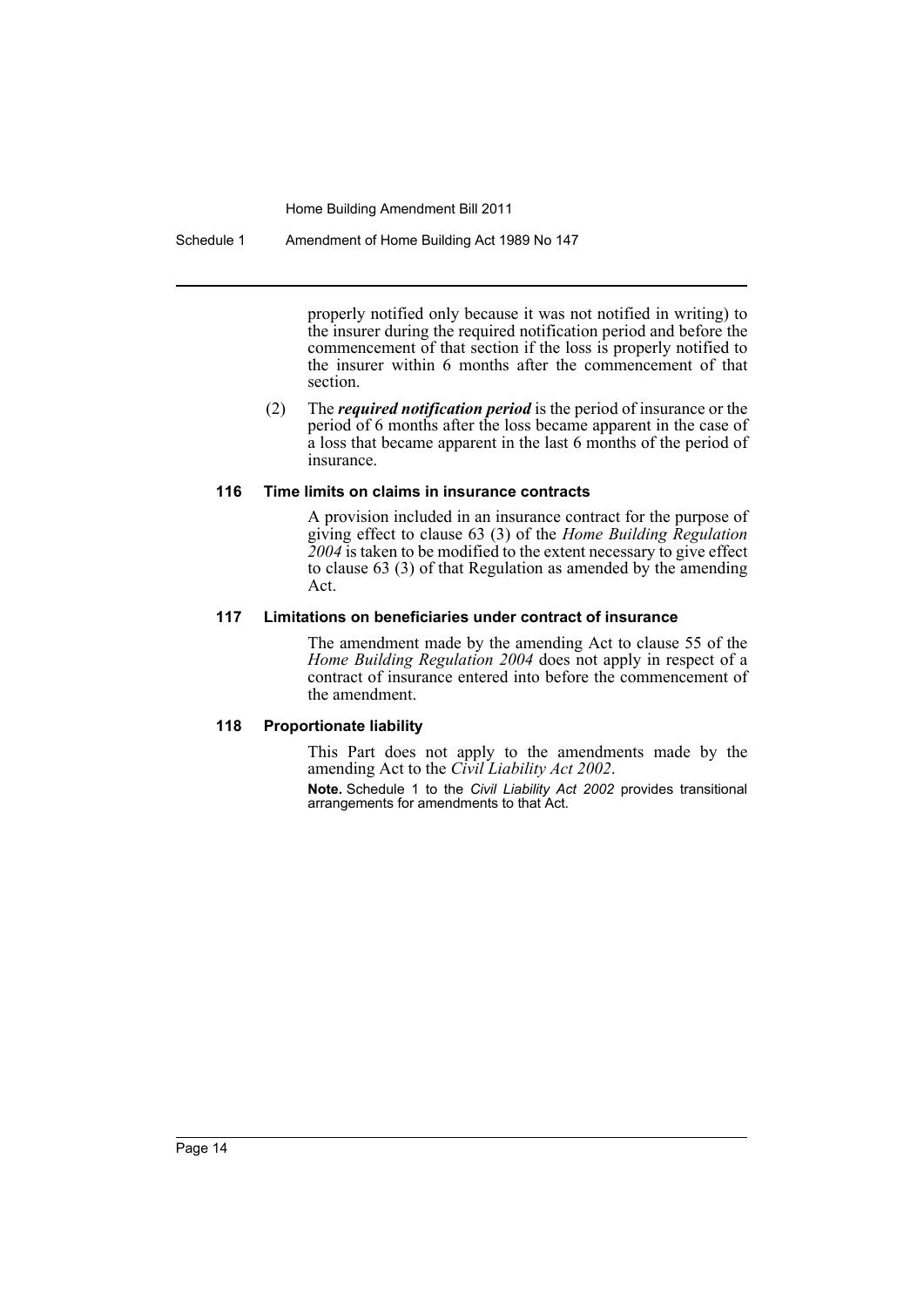Amendment of Civil Liability Act 2002 No 22 Schedule 2

# <span id="page-15-0"></span>**Schedule 2 Amendment of Civil Liability Act 2002 No 22**

# **[1] Section 34 Application of Part**

Insert after section 34 (3):

(3A) This Part does not apply to a claim in an action for damages arising from a breach of statutory warranty under Part 2C of the *Home Building Act 1989* and brought by a person having the benefit of the statutory warranty.

### **[2] Schedule 1 Savings and transitional provisions**

Insert at the end of clause 1 (1):

*Home Building Amendment Act 2011*, but only to the extent that it amends this Act

# **[3] Schedule 1**

Insert at the end of the Schedule:

# **Part 13 Provision consequent on enactment of Home Building Amendment Act 2011**

# **41 Operation of proportionate liability amendment**

The amendment of section 34 by the *Home Building Amendment Act 2011* extends to civil liability arising before the commencement of the amendment but not so as to affect proceedings commenced before the commencement of the amendment (whether or not the proceedings were finally determined before the commencement of the amendment).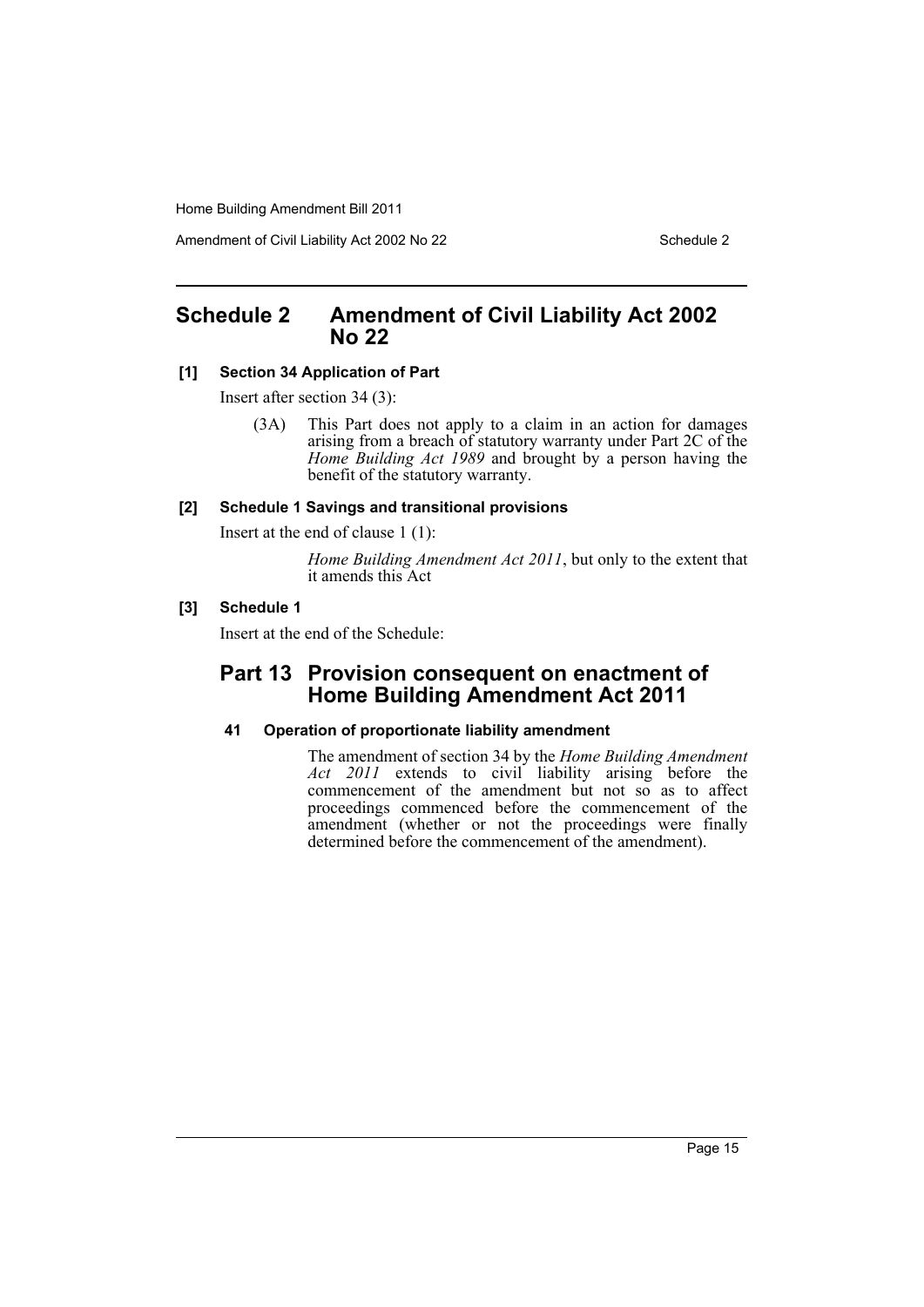Schedule 3 Amendment of Home Building Regulation 2004

# <span id="page-16-0"></span>**Schedule 3 Amendment of Home Building Regulation 2004**

# **[1] Clause 11A**

Insert before clause 12:

#### **11A Thresholds for contract requirements**

- (1) The prescribed amount for the purposes of section 7 (Form of contracts) of the Act is \$5,000.
- (2) The prescribed amount for the purposes of section 7AAA (Form of contracts—small jobs) of the Act is \$1,000.
- (3) The prescribed amount for the purposes of section 7BA (Cooling-off period: person may rescind a contract for residential building work within 5 days without penalty) of the Act is  $$20,000.$

#### **[2] Clause 13 Requirements for contracts for residential building work**

Insert "to which section 7 of the Act applies" after "A contract" in clause 13 (1).

#### **[3] Clause 15 Exemptions from contract requirements for holders of contractor licences**

Omit clause 15 (d).

# **[4] Clause 17 Exemptions relating to cooling-off periods in contracts** Omit clause 17 (c).

# **[5] Clause 18**

Insert after clause 17:

#### **18 Maximum insurance excess**

The maximum excess for the purposes of section 102 (6) of the Act is \$250.

# **[6] Clause 55 Beneficiaries**

Insert after clause 55 (2) (d):

(e) a body corporate that is related, within the meaning of section 50 of the *Corporations Act 2001* of the Commonwealth, to any corporate person referred to in paragraph  $(a)$ ,  $(b)$  or  $(c)$ ,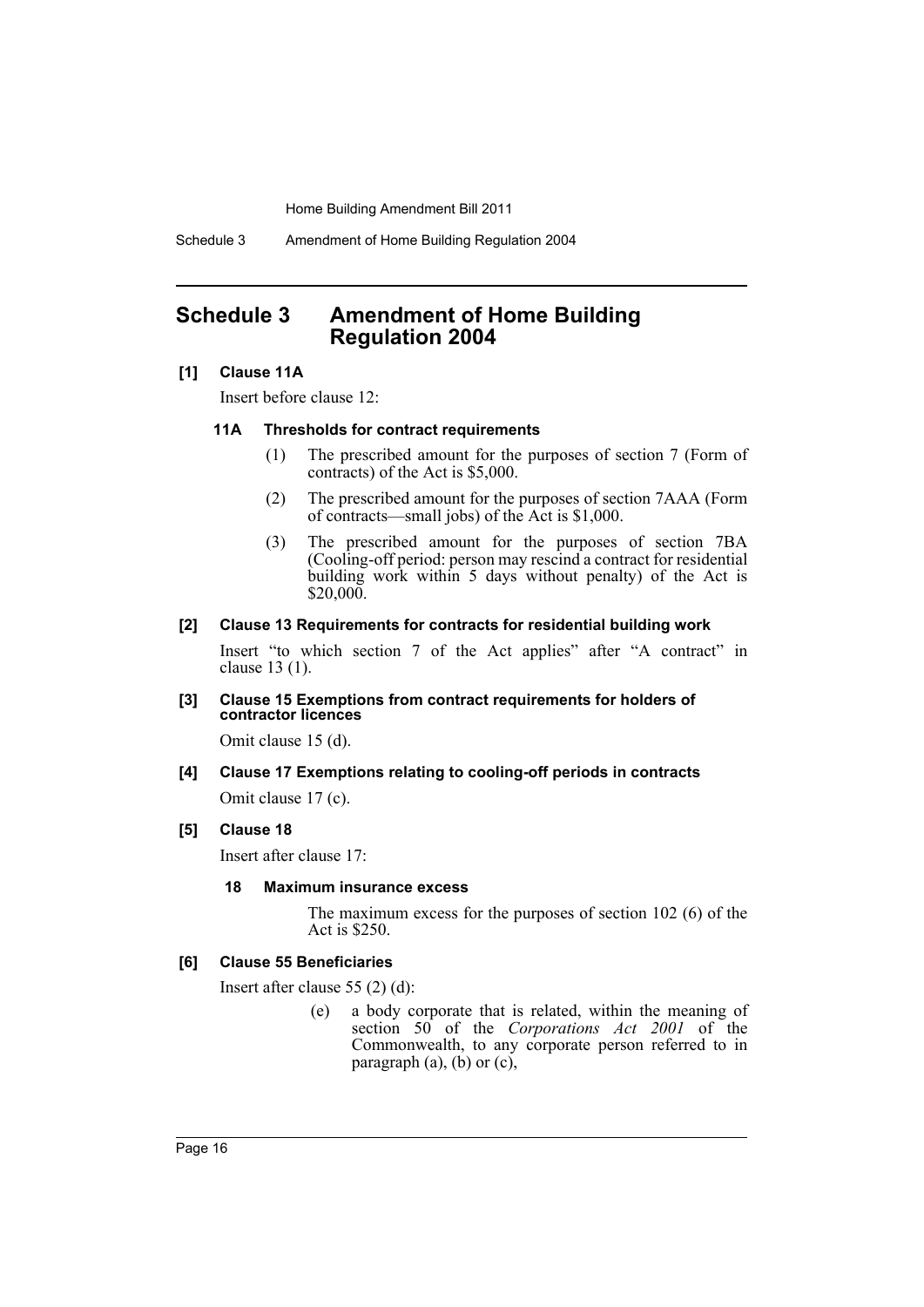Amendment of Home Building Regulation 2004 Schedule 3

(f) a body corporate that is a related party, within the meaning of section 228 of the *Corporations Act 2001* of the Commonwealth, of any corporate person referred to in paragraph  $(a)$ ,  $(b)$  or  $(c)$ .

#### **[7] Clause 60 Minimum insurance cover**

Omit clause 60 (1). Insert instead:

(1) For the purposes of section 102 (3) of the Act, the amount prescribed is \$340,000 in relation to each dwelling to which the insurance relates, subject to clause 69 (Requirements for insurance for residential flat buildings).

# **[8] Clause 60 (2) and (3)**

Omit the subclauses.

# **[9] Clause 61 Period of cover**

Omit the clause.

# **[10] Clause 63 Time limits for notice of loss or damage**

Omit clause 63 (3). Insert instead:

- (3) If a beneficiary gives notice of a loss (the *notified loss*) to the insurer, the beneficiary is taken for the purposes of a provision included in an insurance contract pursuant to this clause to have given notice of every loss (a *related loss*) that was caused by the same defect as caused the notified loss, whether or not the claim in respect of the notified loss has been settled.
- (4) The giving of notice of or the making of a claim for the notified loss does not constitute the giving of notice of or the making of a claim for any related loss for the purposes of sections 103BA–103BC of the Act, and those sections are not affected by this clause or any provision included in an insurance contract pursuant to this clause.

# **[11] Clause 69 Requirements for insurance for residential flat buildings**

Omit "\$200,000" from clause 69 (2) wherever occurring. Insert instead "\$340,000".

# **[12] Clause 69 (1) and (2)**

Omit "\$12,000" wherever occurring. Insert instead "\$20,000".